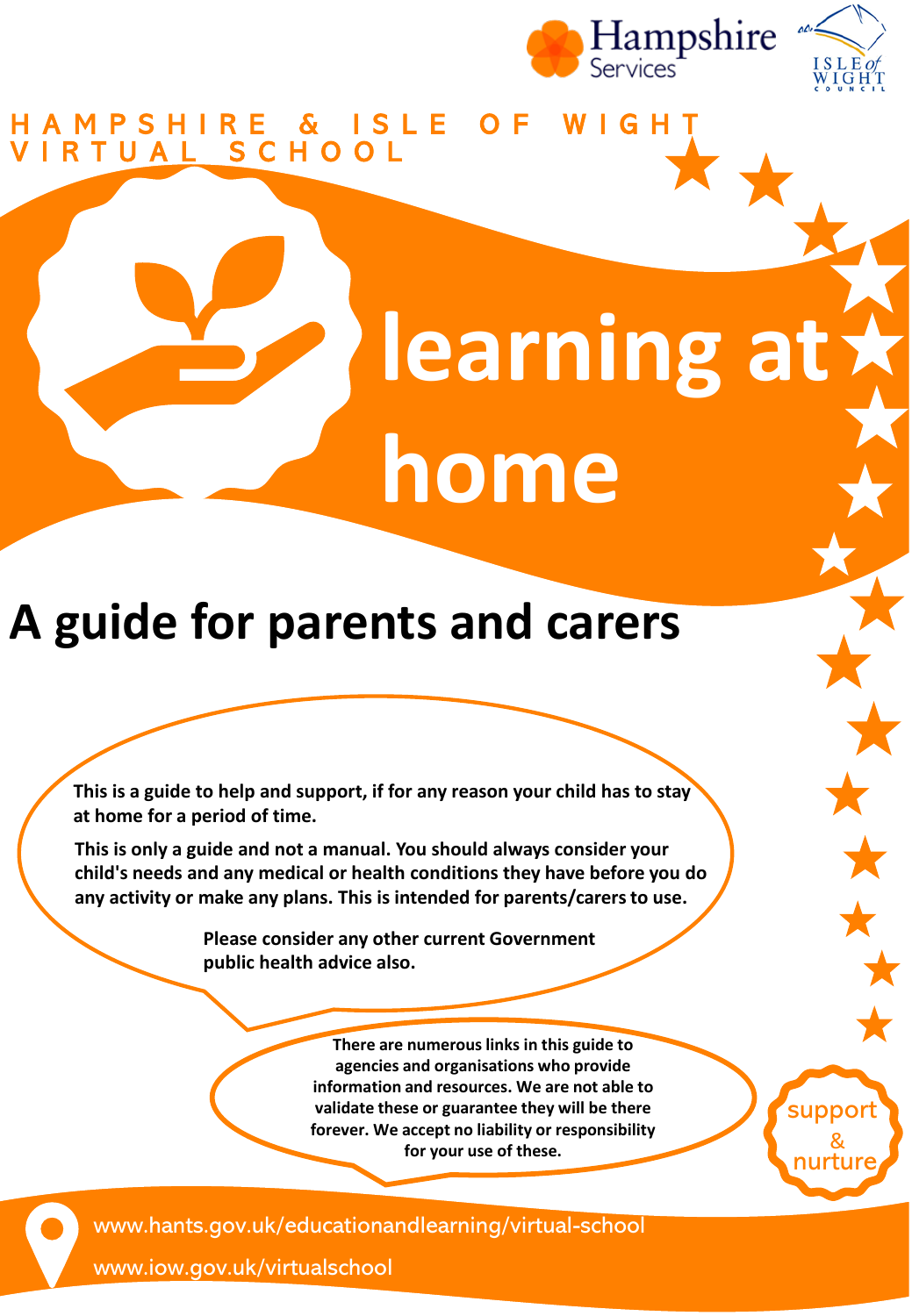### **make a plan**

It is important for children to have structure and routine. It is good for supporting and developing a healthy mind and body.



- Put in some daily physical activities
- Make sure you do as much movement as possible (check out the healthy body section)
- If you can, go out and use the garden
- Think about daily household tasks you can include such as cooking
- Make sure you put in plenty of fun and games
- Think about some projects or bigger tasks or challenges you can set
- Make sure your plan is achievable for your child, don't plan too much
- If some things don't work out change it

Use your phone or keep a note book to jot down any ideas or plans that might come to mind.

Make some lists …

**Think about what your child needs – more or less structure, more or less instruction and direction, more free flow ? You don't want or need to create battles or issues at home.**

- Make a timetable or daily plan
- Make is flexible and adaptable
- Make it suit your child's needs
- Make it visual and adapt as necessary
- Set some structure and routine, put in things you all enjoy and offer choices
- Think about some quiet times or independent reading
- Think about your space and resources at home
- Keep to good bedtime routines, sleep is very important

Make sure your plan has activities for the mind, body and spirit…things that are academic and focused on learning…things that are healthy for body muscles and heart…things that bring fun, joy and laughter to lift the spirit

- Use this time to invest in interests, hobbies and talents
- Get creative and use what you have to make something amazing
- Use music and dance to keep physically active and entertained
- Think creatively about how you use technology and everyday household items
- Make sure you do get plenty of fresh air and exercise best that you can…

BBC News article home learning with family in isolation [https://www.bbc.co.uk/news/uk-](https://www.bbc.co.uk/news/uk-51936286)51936286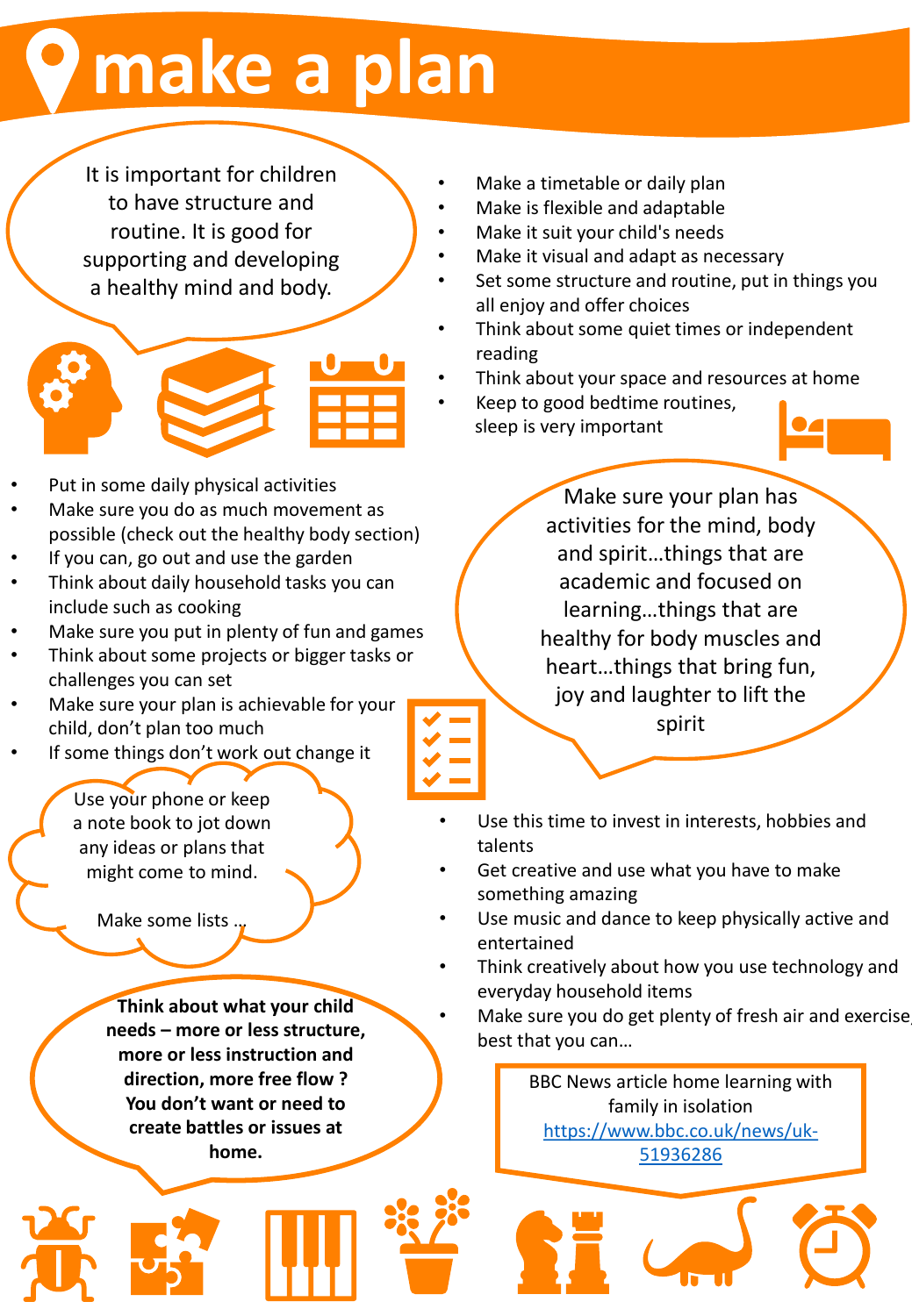## **make a plan**

| <b>Examples</b>                                                                  |                                                    |  |                                                                                                              |                             |  |
|----------------------------------------------------------------------------------|----------------------------------------------------|--|--------------------------------------------------------------------------------------------------------------|-----------------------------|--|
| 7.30 Breakfast & Free time                                                       |                                                    |  | 7.30 Breakfast                                                                                               |                             |  |
| 8.30 Reading - ongoing book                                                      |                                                    |  | 8.30 Set challenge - make a bridge from carboard or<br>Lego that can hold the weight of 5 books              |                             |  |
| English, science                                                                 | 9.00 Online learning BBC Bitesize - do some maths, |  | 10.00 Test and record your challenge in a scrap book,<br>what worked ? What failed ? Why?                    |                             |  |
| talk about book you are reading                                                  | 10.00 Practice hand writing, do some times tables, |  | 10.30 Outside play                                                                                           |                             |  |
|                                                                                  | 11.00 Break and snack - work on any projects       |  | 11.00 Break and snack                                                                                        |                             |  |
|                                                                                  | 11.30 Garden - trampoline & games                  |  | 11.30 Research topic ? Find out about<br>Research and record your finds                                      |                             |  |
| 12.30 Lunch break - food and free time, board games, sending messages to friends |                                                    |  |                                                                                                              |                             |  |
| circuits using online resource                                                   | 13.30 Afternoon activity - science learning about  |  | 13.30 Scrapbook your research topic, get pictures and<br>facts and collate them in a book or sheets of paper |                             |  |
| puppet                                                                           | 14.30 Creative challenge - working on making sock  |  | 14.30 Reading time - continue your own book                                                                  |                             |  |
|                                                                                  | 14.30 Write up journal, scrap book or diary        |  | 15.00 Talk about how days been and what you might do<br>tomorrow.                                            |                             |  |
| 15.00 Free time to carry on with any hobbies or<br>interests                     |                                                    |  |                                                                                                              |                             |  |
| Day / Time                                                                       |                                                    |  |                                                                                                              |                             |  |
| <b>Activity</b>                                                                  |                                                    |  |                                                                                                              |                             |  |
|                                                                                  |                                                    |  |                                                                                                              |                             |  |
|                                                                                  |                                                    |  |                                                                                                              |                             |  |
|                                                                                  |                                                    |  |                                                                                                              |                             |  |
|                                                                                  |                                                    |  |                                                                                                              |                             |  |
|                                                                                  |                                                    |  |                                                                                                              |                             |  |
|                                                                                  |                                                    |  |                                                                                                              |                             |  |
|                                                                                  |                                                    |  |                                                                                                              | <b>苏秀 哪<sup>装</sup> 经 全</b> |  |
|                                                                                  |                                                    |  |                                                                                                              |                             |  |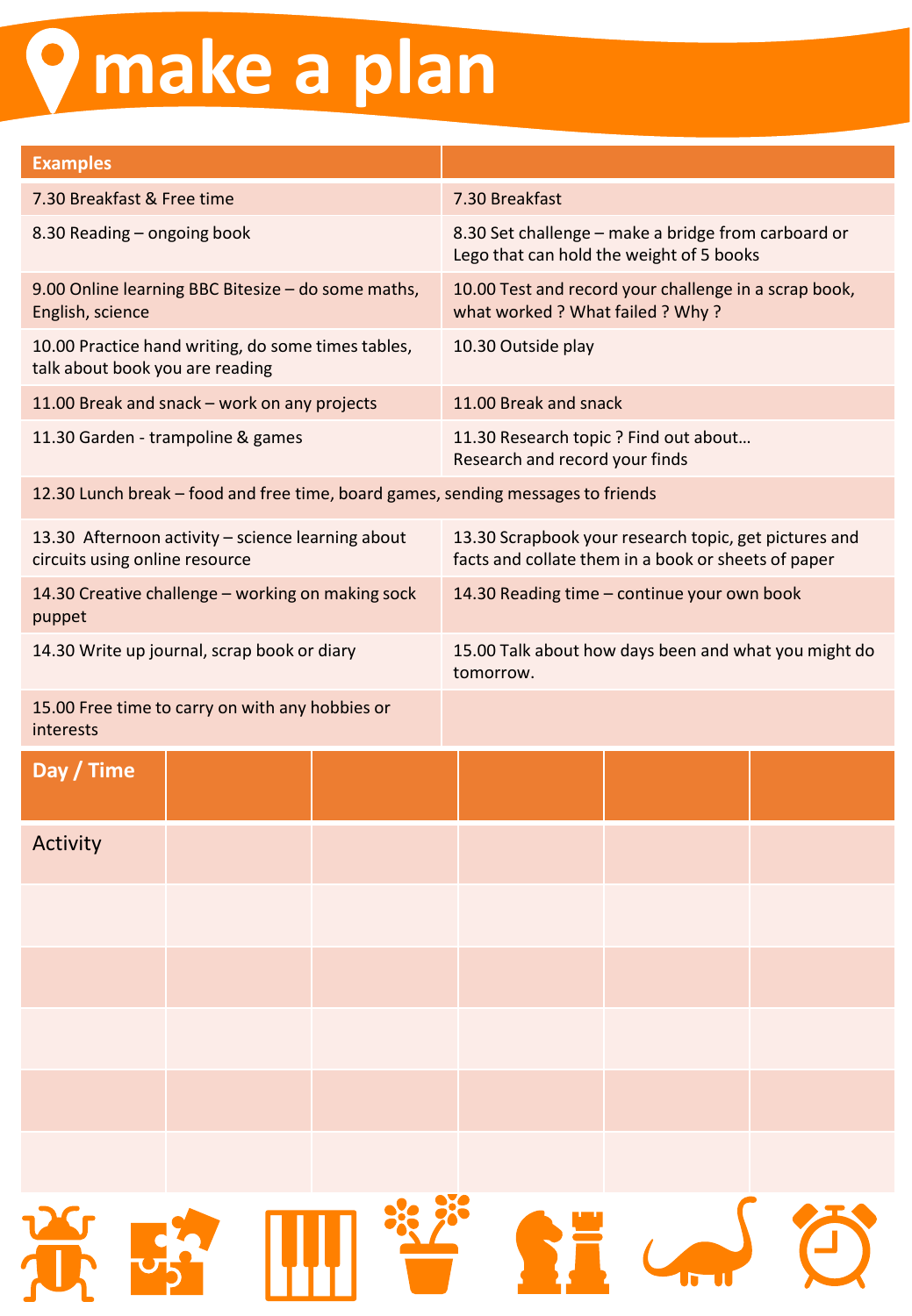### **enjoy learning**

Use any time at home to embrace your interests and enjoy learning – make things fun!

- Use your time for learning by doing...
	- Set some open ended challenges, tasks or questions and leave it to children to tackle these as they wish
- Use whatever interest and resources you and your children have – Lego, Cooking, Arts & Crafts, Science, Music etc
	- Allow time and space for children to explore as much as they want to…let them lead their learning

Make the most of all opportunities to learn important skills for life. Share and involve your children what you can in terms of daily activities – cooking, cleaning, making, crafting etc

**Menu Plan** for a few days. Look up recipes or make these up. Get children to write their own recipe book. Plan and weigh all ingredients; mix, make and cook; and eat and review their own work.



**Don't forget to keep in touch with school and check out their** 

**newsletters and websites to keep up to date with what is going on and any advice and resources they have put in place.**

**Keep connected with School**

**Make sure you use any online learning or lessons school offers and makes available for children.** 

https://theshirleyjourney.com/le [go-play-free-printable-calendar/](https://theshirleyjourney.com/lego-play-free-printable-calendar/)

**If your child is in GCSE exam year please refer to the Virtual School GCSE Revision Guide online.**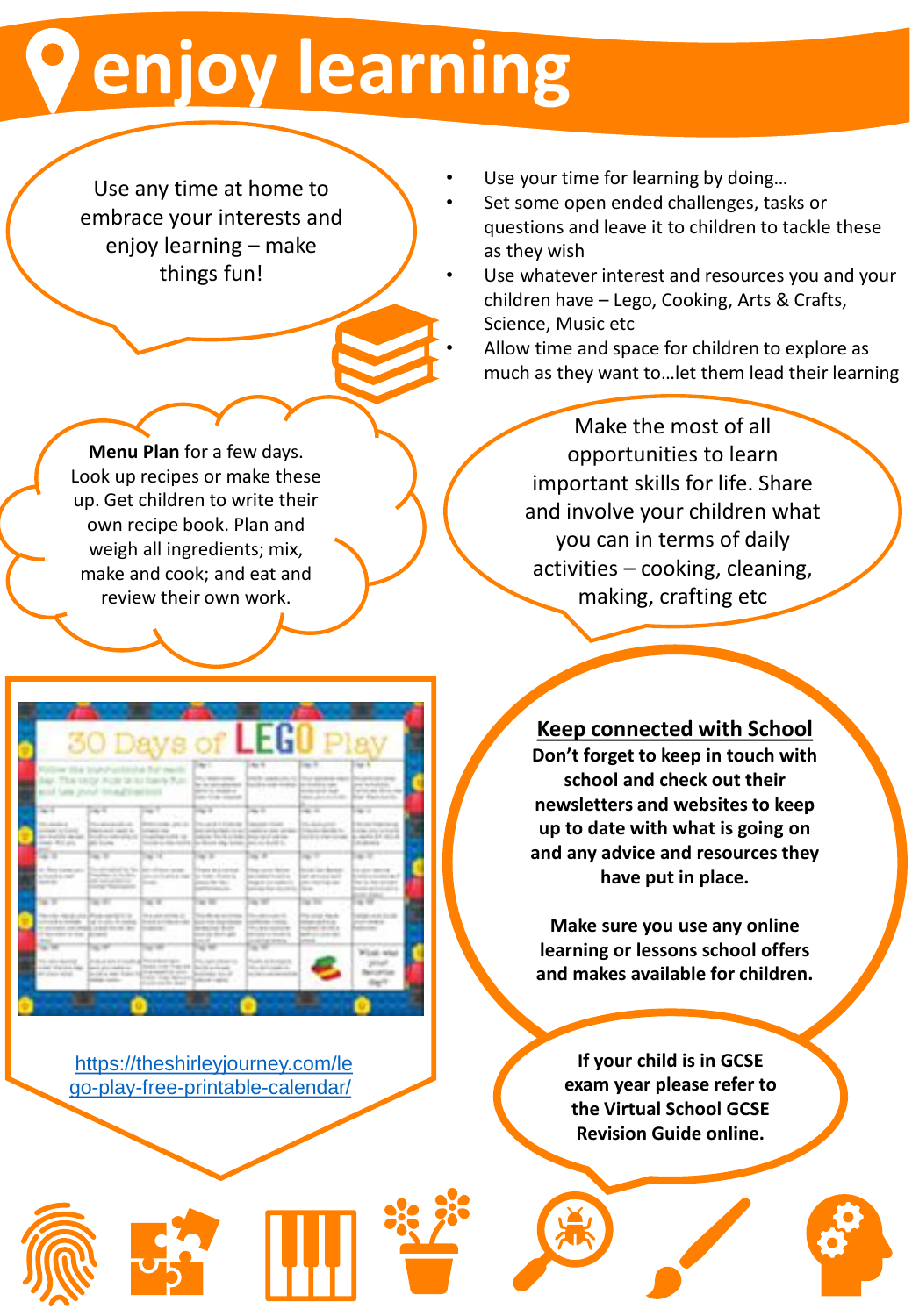## **enjoy reading**

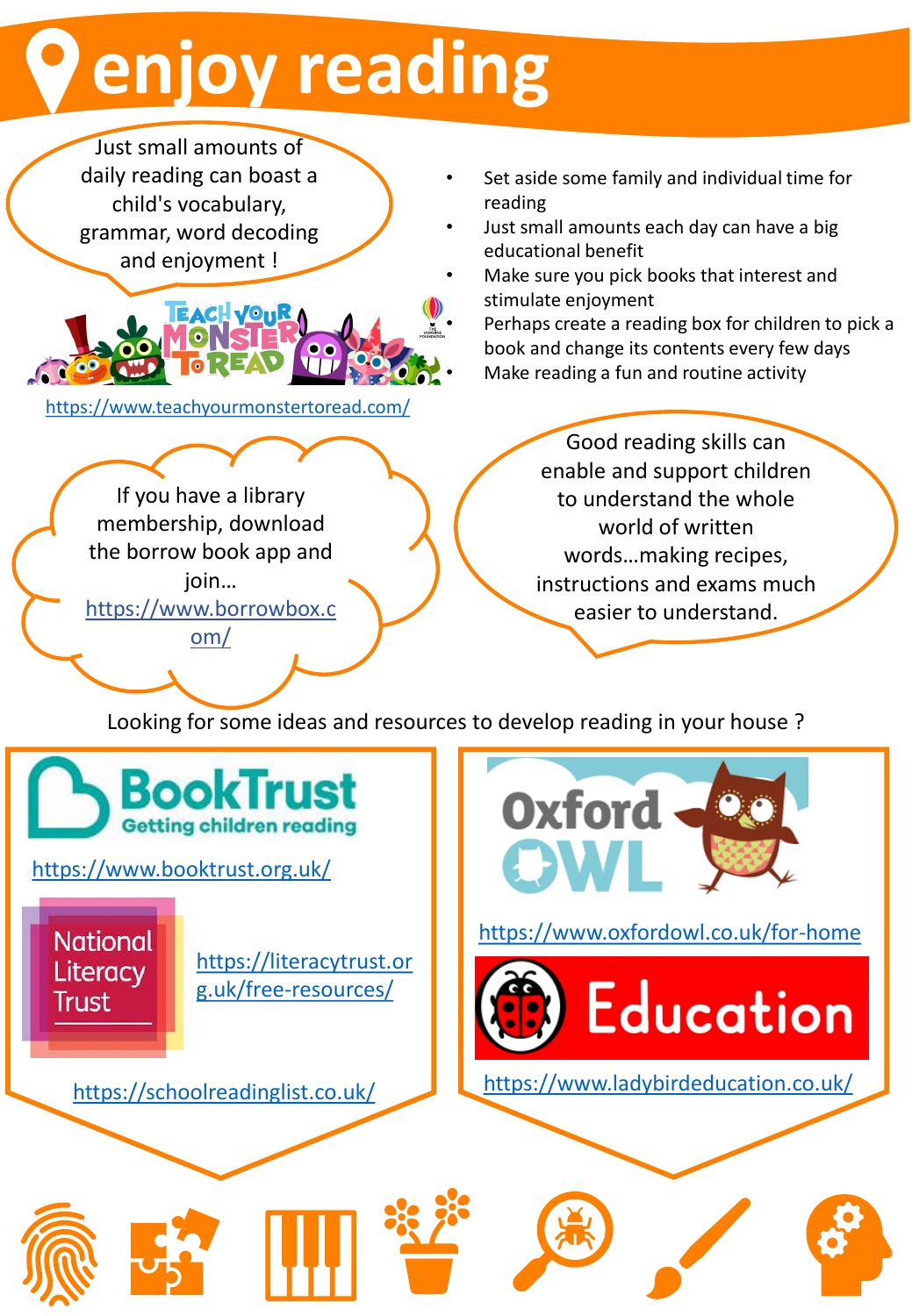### **embrace technology**

There is so much out there on the internet, here are just a few places to try, there are many more….

#### **BBC Bitesize**

A good starting point to look at national curriculum learning for primary & secondary ages <https://www.bbc.co.uk/bitesize>

#### **Khan Academy**

#### [https://www.khanacademy.org](https://www.khanacademy.org/)

Especially good for maths and computing for all ages but other subjects at Secondary level. Note this uses the U.S. grade system but it's mostly common material.

#### **BBC Learning**

#### <http://www.bbc.co.uk/learning/coursesearch/>

This site is old and no longer updated and yet there's so much still available, from language learning to BBC Bitesize for revision. No TV licence required except for content on BBC iPlayer.

#### **Futurelearn**

#### [https://www.futurelearn.com](https://www.futurelearn.com/)

Free to access 100s of courses, only pay to upgrade if you need a certificate in your name (own account from age 14+ but younger learners can use a parent account).

#### **Seneca**

#### [https://www.senecalearning.com](https://www.senecalearning.com/)

For those revising at GCSE or A level. Tons of free revision content. Paid access to higher level material. **Openlearn**

#### <https://www.open.edu/openlearn/>

Free taster courses aimed at those considering Open University but everyone can access it. Adult level, but some e.g. nature and environment courses could well be of interest to young people.

#### **Blockly**

#### [https://blockly.games](https://blockly.games/)

Learn computer programming skills - fun and free. **Scratch**

#### <https://scratch.mit.edu/explore/projects/games/>

Creative computer programming **Ted Ed** [https://ed.ted.com](https://ed.ted.com/)



#### **National Geographic Kids**

#### <https://www.natgeokids.com/uk/>

Activities and quizzes for younger kids. **Duolingo**

#### [https://www.duolingo.com](https://www.duolingo.com/)

Learn languages for free. Web or app.

#### **Mystery Science**

[https://mysteryscience.com](https://mysteryscience.com/)

#### Free science lessons

**The Kids Should See This**

[https://thekidshouldseethis.com](https://thekidshouldseethis.com/)

Wide range of cool educational videos

**Crash Course**

#### [https://thecrashcourse.com](https://thecrashcourse.com/)

You Tube videos on many subjects

#### **Crash Course Kids**

#### <https://m.youtube.com/user/crashcoursekids>

As above for a younger audience

#### **Crest Awards**

#### [https://www.crestawards.org](https://www.crestawards.org/)

Science awards you can complete from home.

#### **iDEA Awards**

#### [https://idea.org.uk](https://idea.org.uk/)

Digital enterprise award scheme you can complete online.

#### **Paw Print Badges**

#### [https://www.pawprintbadges.co.uk](https://www.pawprintbadges.co.uk/)

Free challenge packs and other downloads. Many activities can be completed indoors. Badges cost but are optional.

#### **Tinkercad**

#### **https**[://www.tinkercad.com](https://www.tinkercad.com/)

All kinds of making. **Method Maths** [www.methodmaths.info](http://www.methodmaths.info/)



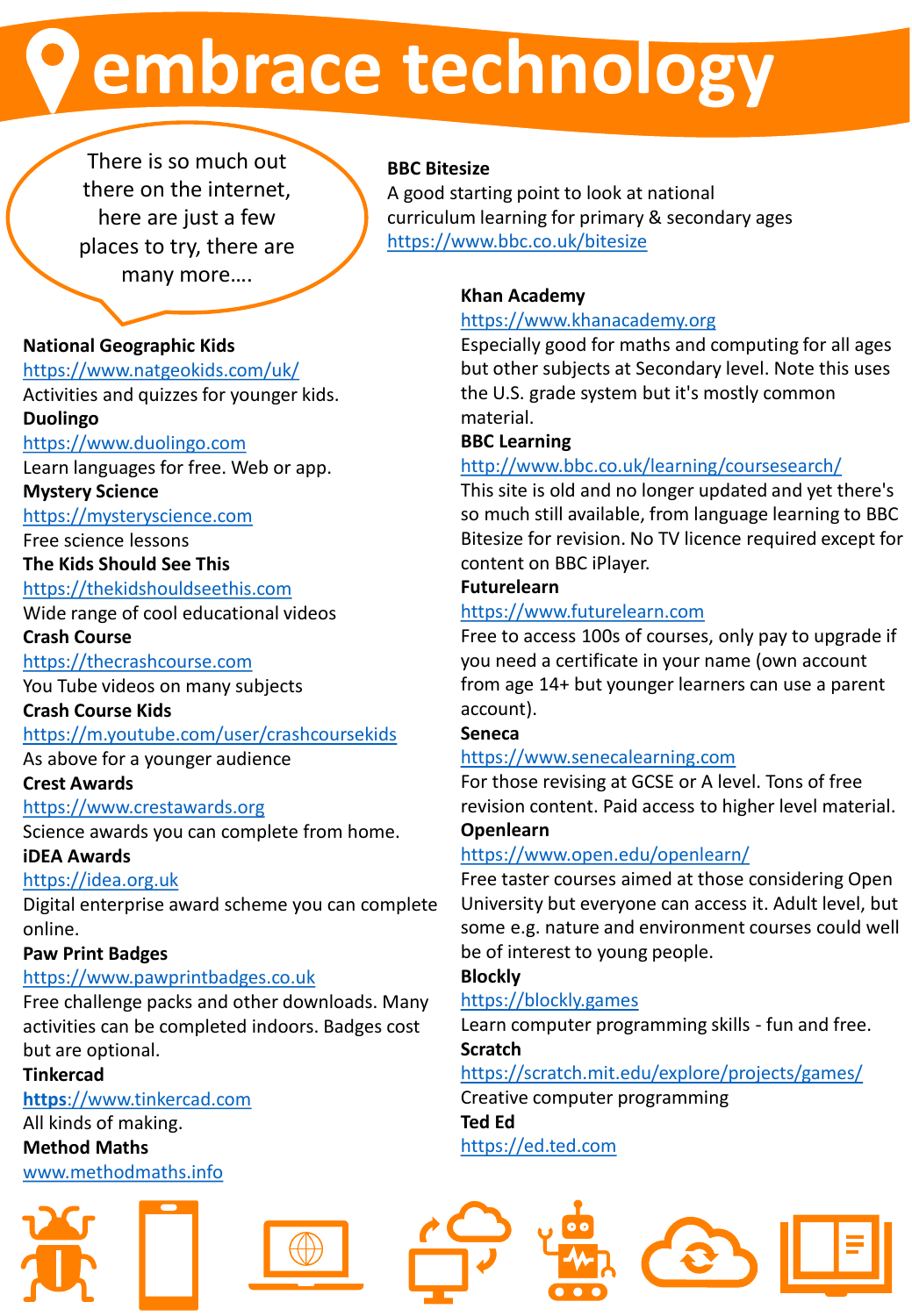### **embrace technology**

If your child has particular interests or needs – google it and see what resources you can find…



https://www.ictgames.com/

#### **Nature Detectives**

[https://naturedetectives.woodlandtrust.org.uk/na](https://naturedetectives.woodlandtrust.org.uk/naturedetect…/) turedetect…/

A lot of these can be done in a garden, or if you can get to a remote forest location!

#### **British Council**

[https://www.britishcouncil.org/school-](https://www.britishcouncil.org/school-resources/find)

resources/find

Resources for English language learning **Oxford Owl for Home**

<https://www.oxfordowl.co.uk/for-home/>

Lots of free resources for Primary age

#### **Big History Project**

<https://www.bighistoryproject.com/home> Aimed at Secondary age. Multi disciplinary activities.

#### **Geography Games**

<https://world-geography-games.com/world.html> Geography gaming!

#### **Blue Peter Badges**

[https://www.bbc.co.uk/cbbc/joinin/about-blue](https://www.bbc.co.uk/cbbc/joinin/about-blue-peter-badges)peter-badges

If you have a stamp and a nearby post box.

**The Artful Parent** <https://www.facebook.com/artfulparent/>

Good, free art activities

**Red Ted Art**

[https://www.redtedart.com](https://www.redtedart.com/)

Easy arts and crafts for little ones

#### **The Imagination Tree**

[https://theimaginationtree.com](https://theimaginationtree.com/)

Creative art and craft activities for the very youngest.





#### **Toy Theater**

<https://toytheater.com/> Educational online games **Prodigy Maths**

[https://www.prodigygame.com](https://www.prodigygame.com/)

Is in U.S. grades, but good for UK Primary age. **Cbeebies Radio**

<https://www.bbc.co.uk/cbeebies/radio>

Listening activities for the younger ones.

**DK Find Out**

[https://www.dkfindout.com/uk](https://www.dkfindout.com/uk/…)/… Activities and quizzes

**Twinkl**

**Think about how you carefully manage screen and computer time. You need to keep a healthy balance.**

#### [https://www.twinkl.co.uk](https://www.twinkl.co.uk/)

This is more for printouts, and usually at a fee, but they are offering a month of free access to parents in the event of school closures.

Think about how you can use technology for learning, communicating and staying in touch with family or friends

> Set aside time to video call…set up a closed group to share work and pictures…record and document what you do…make a short video

> > Useful links to other resources …

https://en[gb.padlet.com/grahamandr](https://en-gb.padlet.com/grahamandre07/covid19resources) e07/covid19resources

https://tpet.co.uk/downloa [ds/learning-at-home-maths](https://tpet.co.uk/downloads/learning-at-home-maths-activities/)activities/

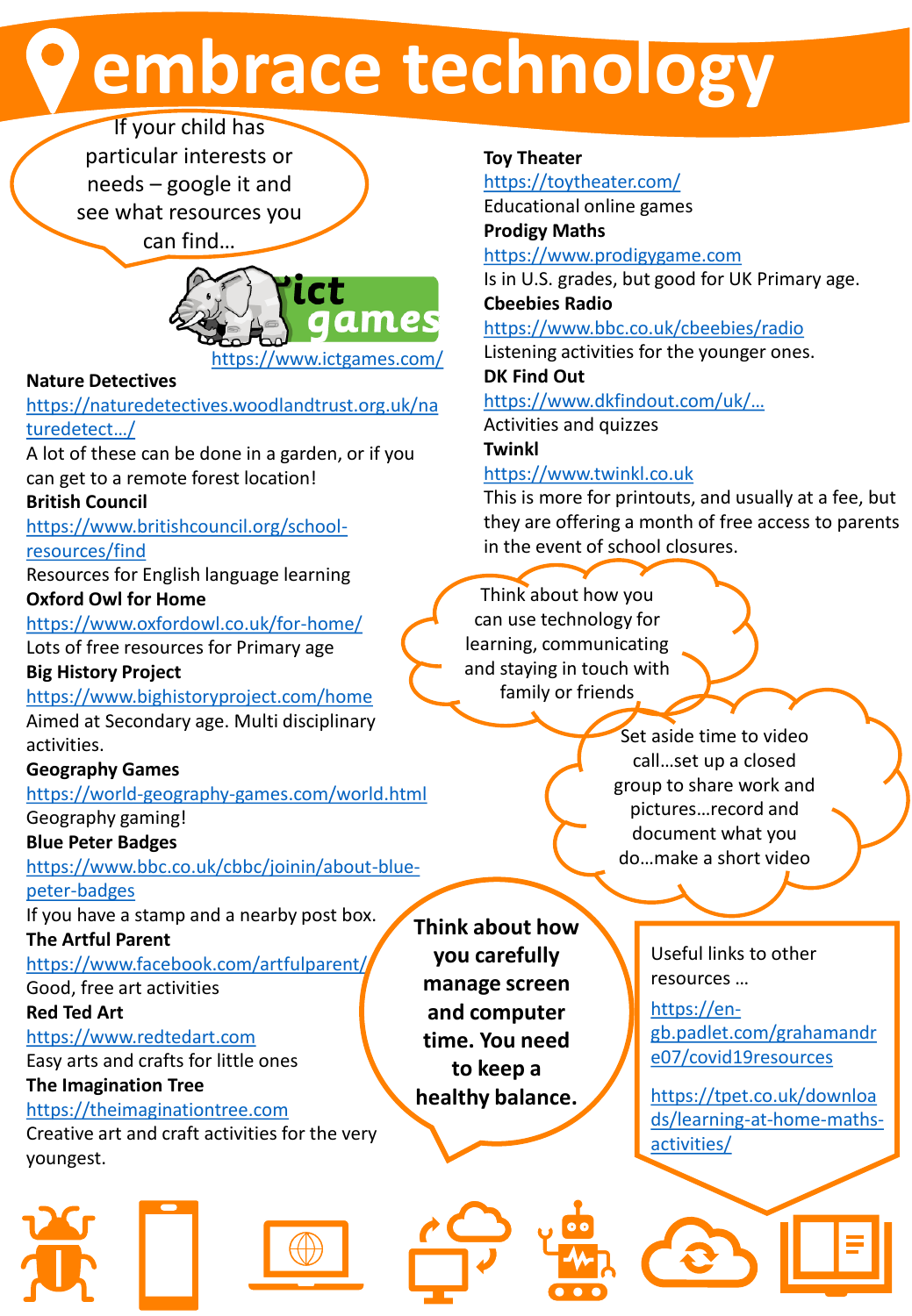### **get creative & crafty**

Think about what you have in your home and available to you. Get creative and crafty.

#### **Fashion show**

Create outfits with clothes but wear them in a different way, make accessories from plastic or card things from your recycling bin.

Have a theme if you like. Choose music to show off your outfits.

#### **Estimation game**

See who can be closest. Record your guesses and results. For example

How many flowers on a cushion.

How heavy is a pair of socks.

How long will an ice cube take to melt ...use your imagination.

#### **Craft**

Make a 3D picture.

Find some card in your recycling ie a cereal packet. Use news paper, string, receipts...what ever fabric or paper you have to create a scene or picture.

#### **Rubbings**

If you have crayons and paper try going around the house or garden finding things with texture. Pop your paper on then gentle rub over with the side of a crayon.

#### **Flower pressing**

Its spring. If you can pick some flowers and leaves things like dandelions, daisy's and forget-me-nots. Pop between two pieces of paper and place under some heavy books, or a tray with tins in. Leave for a week or two and see what they are like.

#### **Games & Puzzles**

- Treasure hunts with clues around house
- Dust of all your old board games
- Learn some new card games
- Board games olympics

Design your own board game. Use coins for counters. No dice? Download an dice app or have 1 to 6 written on small pieces of paper and pull out of a bag. Your game could include physical and education challenges.

On a phone take close up photos of things around your home. Then challenge family members to guess what they are.

#### **Junk Modelling**

Gather up all empty packets, cardboard, old pots etc and see what you can create. You could even paper machete over once made and paint.

#### **Build a den under a table**

Build a den with sofa cushions and sheets or blankets. Other things that can be used are clothes drying frames, chairs, with pegs to help. Ensure your den is safe. Do not use string or rope or heavy object to hold sheets in place.

#### **Ready Steady Cook**

Do a 'ready steady cook' challenge for dinner. Give your children a few ingredients to use and let them use there imagination as to what to make. Always supervise and/or help with preparation and cooking if your children are young.

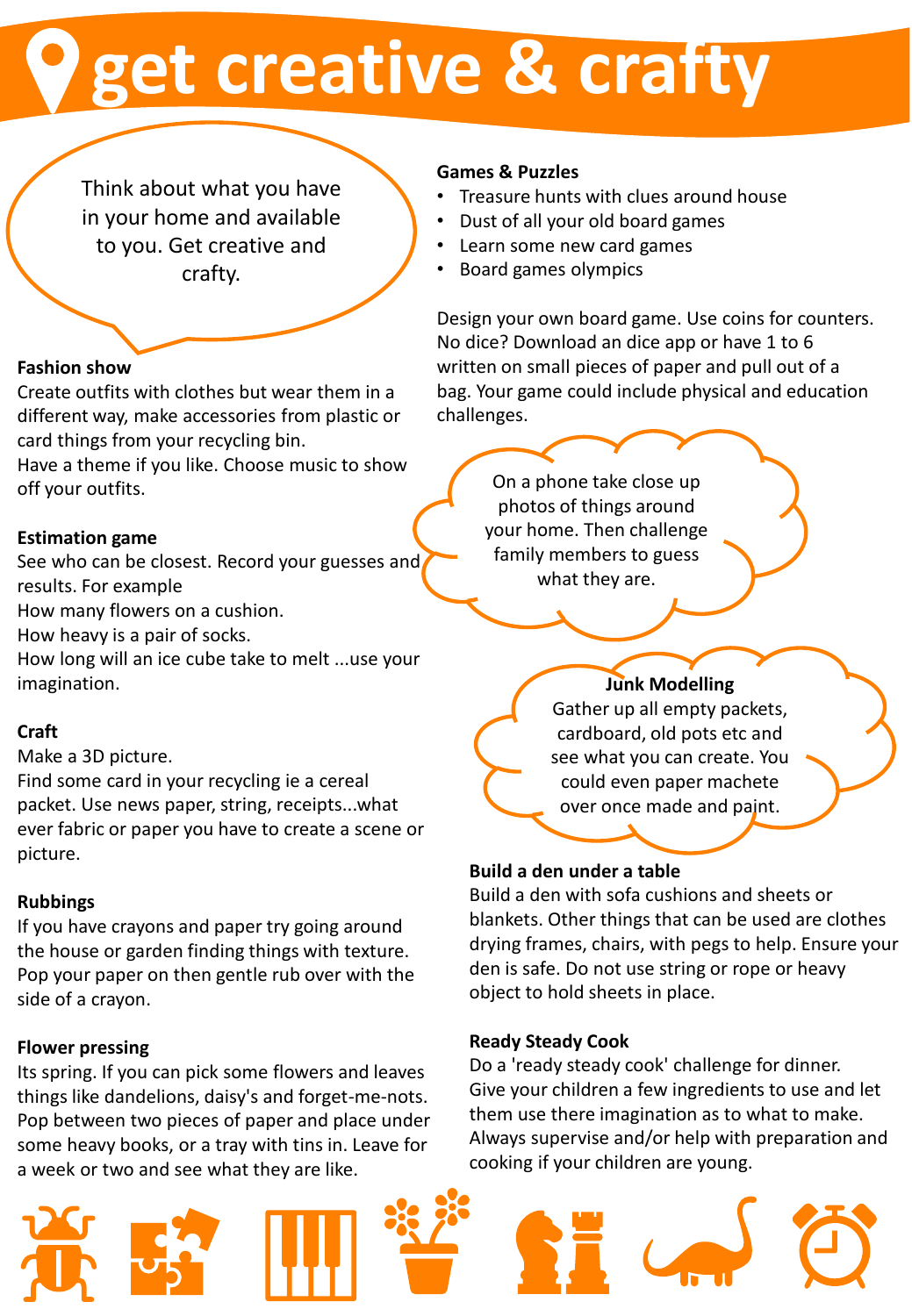### **get creative & crafty**

Think about what you did when you were a child …what good old activities and games can you recycle?

#### **Potion making**

Over 8 years. If you have anything old in your cupboards....kitchen or bathroom.

Pop a towel down on a hard floor or table and let them mix to make potions. **Remember not for eating or drinking – adult supervision needed!** 

#### **Science**

Sink or float experiments.

Get children to collect little things around the house. Fill a washing up bowl or sink or bath with water. Make a table to record there prediction as to if it will float or sink and record what it does.

#### **Paper Mache**

You can make almost anything out of paper machete. All you need is paper (newspaper is best, but most paper will work). Use PVA glue or make your own (see below) tear up strips of paper and layer around a shape or object to create your masterpiece. Google some ideas and guides. Once made let dry for a day or so and then paint and decorate.

Top tip – make sure you think about how you will get of a mould or shape is you are using one – cling film and Vaseline are useful!

#### **Book Art/Folding** Carefully find any old and unwanted books. Google book art/folding and create your own masterpiece!

**Junk Mail Bunting**

Work out a shape, make a template and cut up all your junk mail and stick or string into bunting!

#### **Make your own glue**

Make your own glue out of flour and water. Only a little flour and water is needed. Mix it like single cream and heat gently until smooth....wait to cool before use. Google a recipe if needed.

**The ultimate list of Sensory Activities for Kids [https://merakimother.com/ultimate-list-sensory](https://merakimother.com/ultimate-list-sensory-activities-kids/)activities-kids/**

**Some more sources of ideas, inspiration and resources…**

**[https://www.twinkl.co.uk/resources/parents/extr](https://www.twinkl.co.uk/resources/parents/extra-subjects-parents/activities-crafts-parents) a-subjects-parents/activities-crafts-parents**

**[https://www.happinessishomemade.net/quick](https://www.happinessishomemade.net/quick-easy-kids-crafts-anyone-can-make/)easy-kids-crafts-anyone-can-make/**

**[https://www.thebestideasforkids.com/craft-ideas](https://www.thebestideasforkids.com/craft-ideas-for-kids/)for-kids/**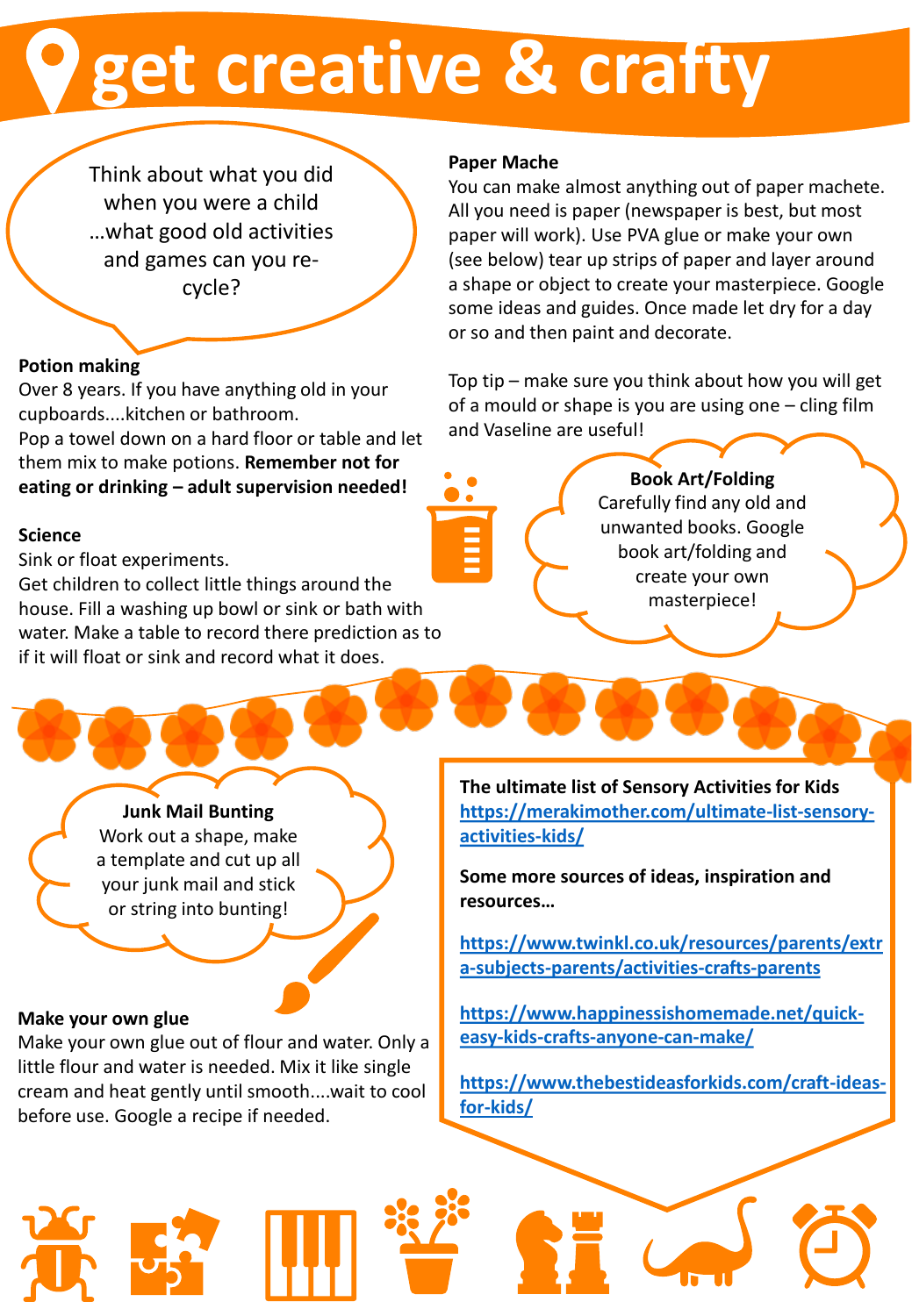## **healthy body & mind**

Try and think about keeping your body and mind as active as possible. Don't sit around for too long, get as much movement as possible.



#### **NHS Change 4 Life**

[https://www.nhs.uk/chan](https://www.nhs.uk/change4life) ge4life

Lots of ideas, activities and recipes to support and healthy life for all.

- Put in as many physical activities as you can
- Go in the garden and use trampoline, bike, scooter, climbing frame, play football or any other games you can
- Do some dancing, play dance challenge games, watch and copy some keep fits videos online
- If you have any exercise machines at home use them
- Remember not to sit still for too long
- Remember your food is your fuel, so make sure you fuel your self well
- Take time to research and plan some good food options
- Use the time to involve children in food making

#### **Keep Busy, Active and Virtually Connected**

Make sure you keep in touch with people (online, video call etc) and keep your support networks active.

> Make the most of your time and opportunities to learn and enjoy activities together with your child. Plan and cook meals together. Research new recipes and bake.

If you need any help or support for your child, look what is online or accessible through the NHS

<https://www.nhs.uk/>

#### **Action for Happiness**

10 keys to happiness <https://www.actionforhappiness.org/10-keys>

#### **Young Minds**

Resources and ideas around supporting good mental health <https://youngminds.org.uk/resources/> **Mind**  Mental Health Charity [https://www.mind.org.uk/information-support/for-children-and](https://www.mind.org.uk/information-support/for-children-and-young-people/)young-people/ **Place2be**

[https://www.place2be.org.uk/our-services/parents-and](https://www.place2be.org.uk/our-services/parents-and-carers/supporting-your-child-s-mental-health/)carers/supporting-your-child-s-mental-health/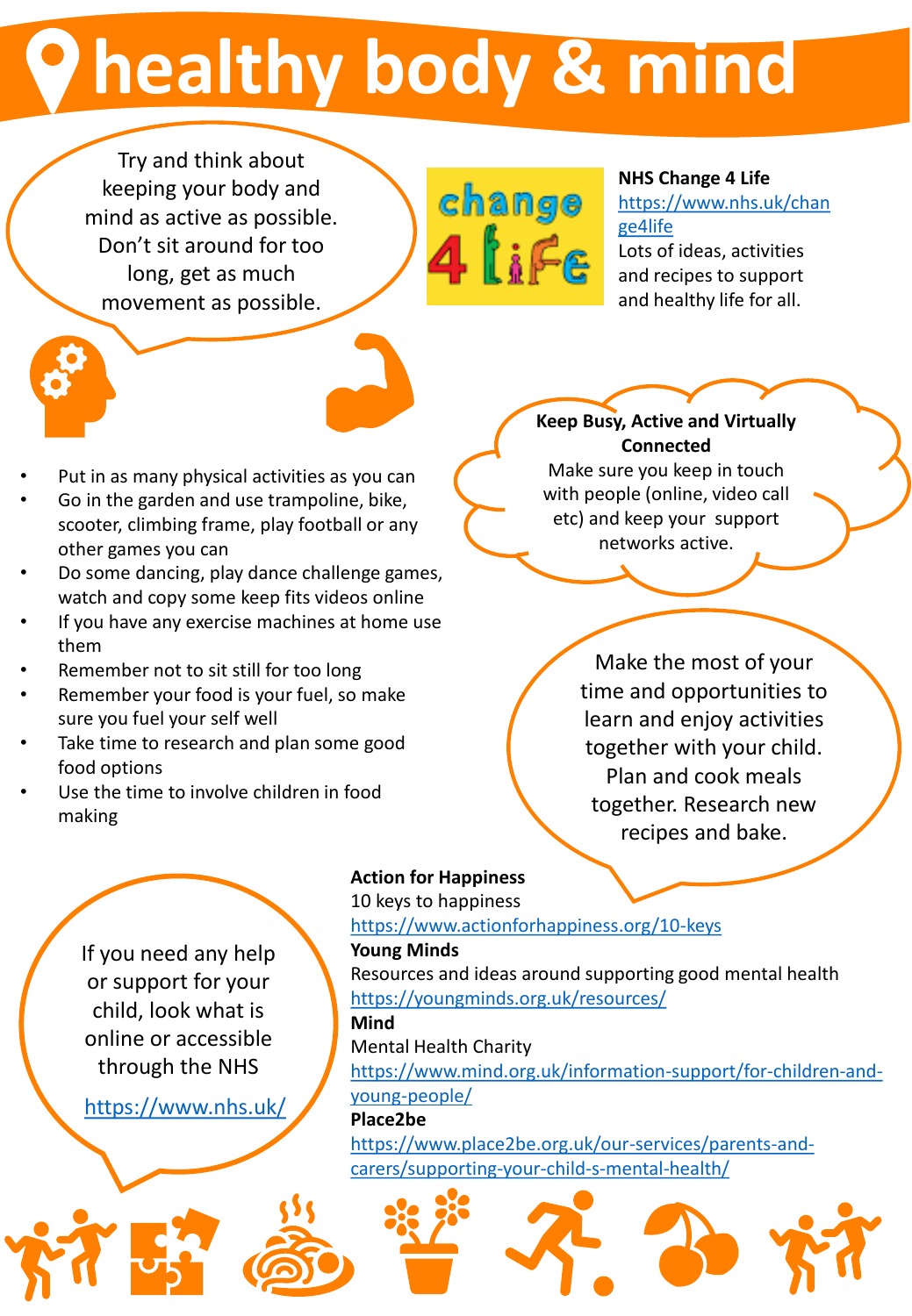### **healthy body & mind**

Think about how much news and social media you look at, perhaps just at certain points in the day and use good quality sources of information…

[https://www.familiesonline.c](https://www.familiesonline.co.uk/news/how-to-protect-your-mental-health-during-the-coronavirus-crisis) o.uk/news/how-to-protectyour-mental-health-duringthe-coronavirus-crisis



[https://www.autism.org.uk/services/helpli](https://www.autism.org.uk/services/helplines/coronavirus.aspx) nes/coronavirus.aspx

#### **Emotional wellbeing resources**

[https://www.elsa-support.co.uk/coronavirus](https://www.elsa-support.co.uk/coronavirus-story-for-children/)story-for-children/

[https://www.bbc.co.uk/newsround/5134236](https://nam01.safelinks.protection.outlook.com/?url=https%3A%2F%2Fwww.bbc.co.uk%2Fnewsround%2F51342366&data=02%7C01%7C%7Cf10a09d0cb054005b80908d7ca863cf9%7C84df9e7fe9f640afb435aaaaaaaaaaaa%7C1%7C0%7C637200550208131263&sdata=51VWXG%2F7SoiqD4zCLhzUiqj7qD3JylSrxEpekO0hfqs%3D&reserved=0) 6

[https://www.brainpop.com/health/diseasesi](https://nam01.safelinks.protection.outlook.com/?url=https%3A%2F%2Fwww.brainpop.com%2Fhealth%2Fdiseasesinjuriesandconditions%2Fcoronavirus%2F&data=02%7C01%7C%7Cf10a09d0cb054005b80908d7ca863cf9%7C84df9e7fe9f640afb435aaaaaaaaaaaa%7C1%7C0%7C637200550208141258&sdata=Rn9twL3hbnwJj930LSlfQD4PHKYdqCT9ywH7Ln5oQsc%3D&reserved=0) njuriesandconditions/coronavirus/

[https://littlepuddins.ie/coronavirus-social](https://nam01.safelinks.protection.outlook.com/?url=https%3A%2F%2Flittlepuddins.ie%2Fcoronavirus-social-story%2F&data=02%7C01%7C%7Cf10a09d0cb054005b80908d7ca863cf9%7C84df9e7fe9f640afb435aaaaaaaaaaaa%7C1%7C0%7C637200550208151256&sdata=NcMg4aSRfuNxUG3yqlKCFe571SAxWzJH9BrhgWnrvHY%3D&reserved=0)story/

[ttps://campaignresources.phe.gov.uk/schools](https://nam01.safelinks.protection.outlook.com/?url=https%3A%2F%2Fcampaignresources.phe.gov.uk%2Fschools&data=02%7C01%7C%7Cf10a09d0cb054005b80908d7ca863cf9%7C84df9e7fe9f640afb435aaaaaaaaaaaa%7C1%7C0%7C637200550208161249&sdata=eOfXPhDum7UC2Ct%2Bm84UJmAbmnPllocuOrWn%2F011JKU%3D&reserved=0)

[https://www.tes.com/articles/emotional-well](https://www.tes.com/articles/emotional-well-being-teaching-resources)being-teaching-resources

**Why don't you just turning up the music and just dance and sing along…**

#### **Some more useful sites and resources for wellbeing**

<https://www.healios.org.uk/services/thinkninja1> Empowering children and young people to build resilience, manage their emotional health and to fulfil their potential.

#### <https://educationdesty.com/blog/>

(DESTY Island Emotional Resilience Programme. – see resources section)

[https://www.oxfordhealth.nhs.uk/camhs/resourc](https://www.oxfordhealth.nhs.uk/camhs/resources/) es/

[https://hampshirelibraries.blog/whenabookmight](https://hampshirelibraries.blog/whenabookmighthelp/) help/

<https://whenthetensiongoes.com/>

<https://youngminds.org.uk/resources/>

[https://www.childrenssociety.org.uk/coronavirus](https://www.childrenssociety.org.uk/coronavirus-information-and-support)information-and-support

[https://www.annafreud.org/what-we-do/anna](https://www.annafreud.org/what-we-do/anna-freud-learning-network/coronavirus/)freud-learning-network/coronavirus/